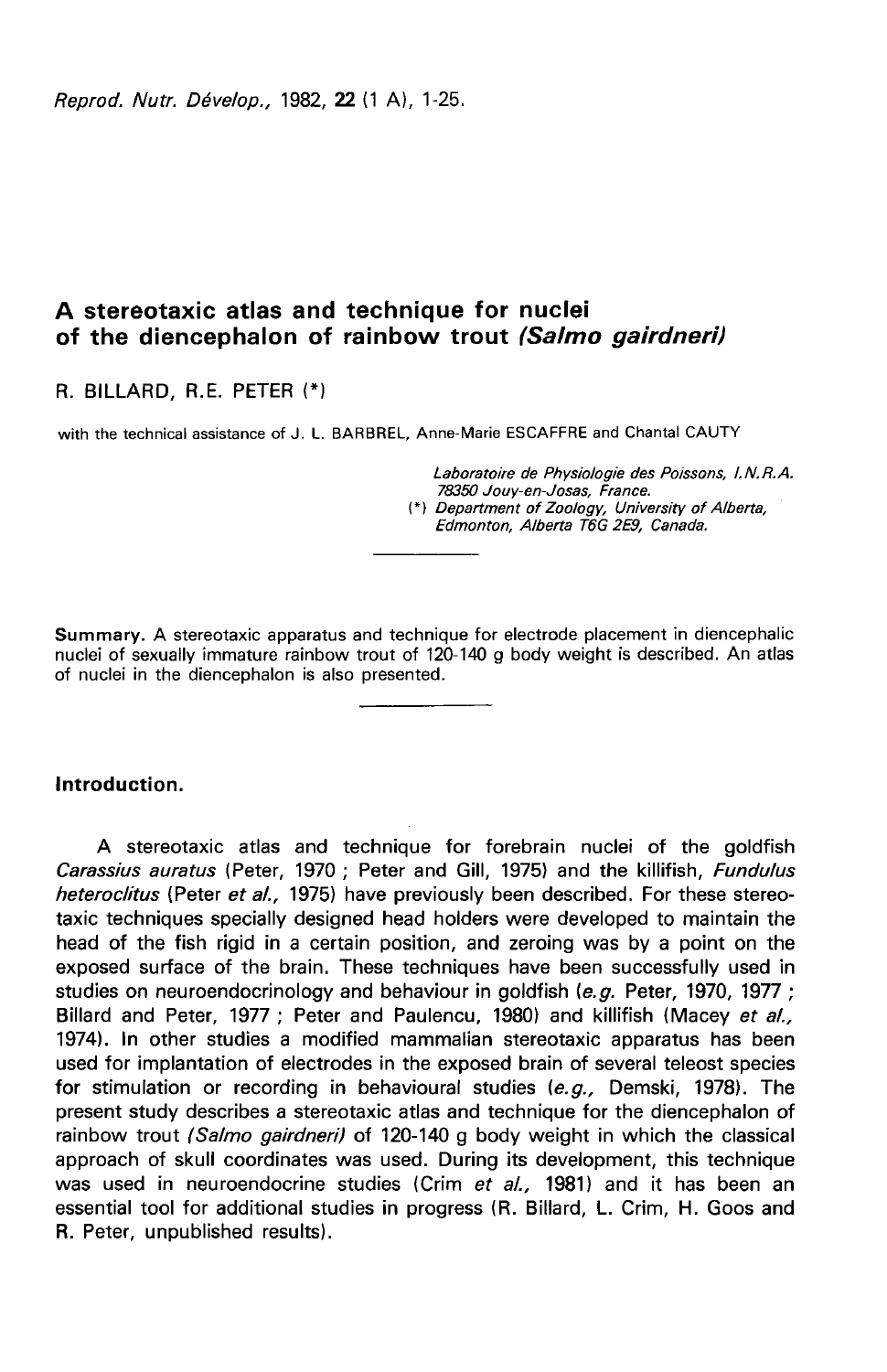## Materials and methods.

The stereotaxic apparatus is illustrated in figures 1a, b. This stereotaxic technique is applicable to sexually immature rainbow trout of 130  $\pm$  10 g. The head holder is a 3-point system of attachment, consisting of 2 orbital bars, one inserted on the upper rim of each orbital bone ring (fig. 1b), and a mouth bar against the roof of the mouth. The apparatus consists of a metal base plate supporting a vertical tube on which are fixed two horizontal bars (left horizontal bar shown in fig. 1a, both are shown in fig. 1b) that serve to support the head holder and electrode holder. Both horizontal bars are square and are mounted in such a manner that an edge is towards the base plate. The horizontal bars are marked with a mm scale. An orbital bar is fixed to the underside of each





FIG. 1a. - Lateral view of the stereotaxic apparatus, shown without the right horizontal bar and right orbital bar. B, base plate; LH, left horizontal support bar; M, mouth bar; MH, micromanipulator with electrode holder; J, vertical support tube. FIG. 1b. - Dorsal view of a trout showing the orbital bars (OB) and mouth bar  $(M)$  in place.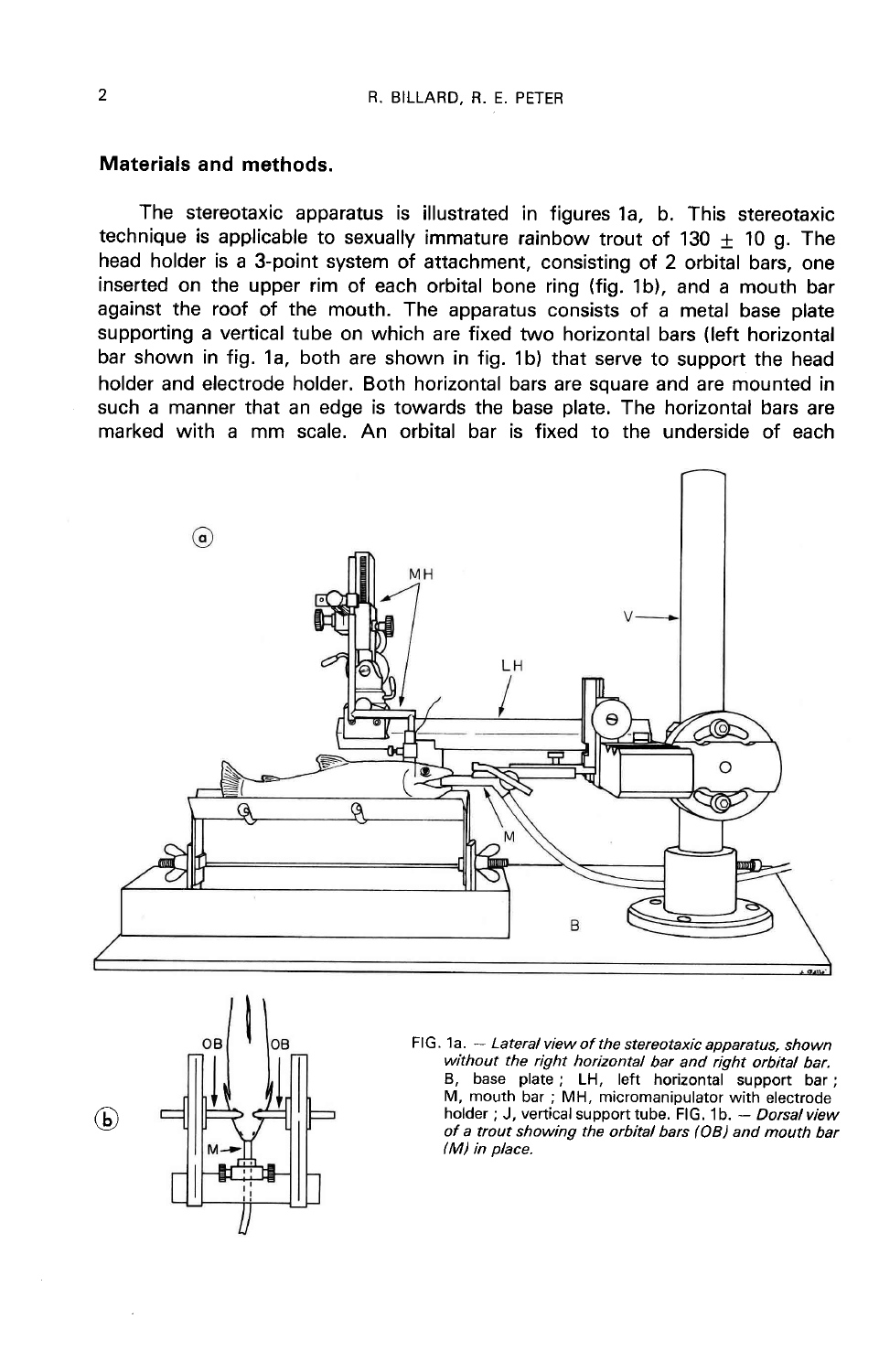horizontal bar equidistant from the main vertical support tube. The distal ends of the orbital bars are rectangular and can slide laterally in the clamps attached to the horizontal bars, allowing them to be clamped in any lateral position. The orbital bars and their respective clamps are marked with mm scales to allow clamping the bars in similar positions. The proximal end of each orbital bar is grooved according to the dimensions given in figure 2a. The upper surface of each orbital bar has a shallow groove (fig. 2b) that is used for zeroing (see below). The mouth bar is attached medially between the two horizontal bars to the same structure that supports the horizontal bars, and it can be moved vertically. For this technique the top of the mouth bar is set 7 mm below the top of the orbital bars and the tip of the mouth bar is 2.5 mm from the center of the orbital bars (fig. 2a, b) for each fish. The mouth bar is a hollow tube 10 mm in diameter (fig. 2a) and also serves as the inlet to the mouth for perfusion of the gills with anesthetic water. The electrode holder, in this apparatus a Narishige micromanipulator, is attached to a vertical rod that is itself attached to the left horizontal bar (fig. 1a). The three planes of operation of the electrode holder are squared to the horizontal and vertical planes of the head holder. The horizontal bar and the clamp attaching the electrode holder to it are marked with mm scales so that the electrode holder can be moved measured distances along the horizontal bar.



FIG. 2a. - Lateral view, to scale in mm, of the orbital bars and end views of the mouth bar and body support for the fish. 2b. - End view, to scale in mm, of an orbital bar and lateral view of the mouth bar and body support for the fish.

The fish, anesthetized in water containing 0.3-0.5 ml 2-phenoxyethanol/l, is supported by a V-shaped trough that sits inside a basin to collect the anesthetic water (fig. 1a). The mouth of the fish is centered over the mouth bar, and the orbital bars moved into position and clamped ; the top of the skull should be approximately horizontal. The fish is perfused during the remainder of the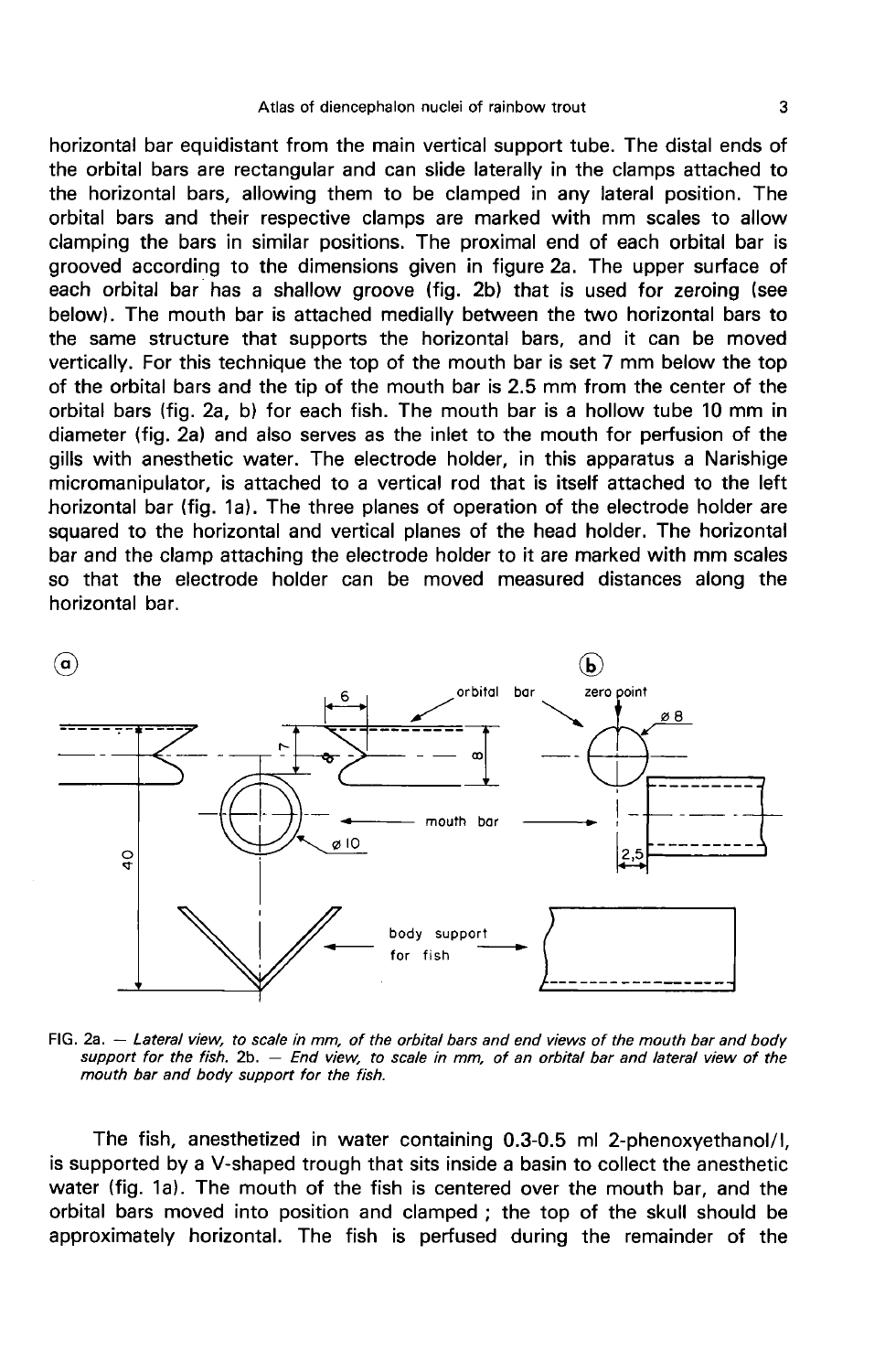procedure with anesthetic water (0.3 ml 2-phenoxyethanol/1), which is recirculated and continuously aerated.

The horizontal and anterior-posterior zero (fig. 3) of the stereotaxic procedure is the shallow groove on the upper surface of the orbital bars (fig. 2b). The midline zero is the midpoint between the proximal ends of the orbital bars. After zeroing and noting the position of zero on the scales of the micromanipulator and the horizontal bar, the electrode is raised and moved posteriorly a measured distance, according to the atlas coordinates. For the final placement of the electrode, a hole big enough for it to pass is drilled in the skull, the electrode lowered to the horizontal zero position, and then down the appropriate vertical distance for placement in the desired position. After the electrode is withdrawn, the hole is filled with surgical wax and closed with a drop of cyanoacrylic glue. The fish is then removed from the apparatus and returned to anesthetic-free water for recovery.



FIG, 3. - Outline drawing of a sagittal section of the trout brain showing the location of the zero point and the angle of intervention of an electrode (E) into the brain.  $C$ : cerebellum, H: hypothalamus, M: medulla, OT : optic tectum, OT, : Optic tract, T : telencephalon.

### Preparation of the atlas.

Ten sexually immature one year old rainbow trout, weighing 130 g after 3 days of starvation, were used. The fish were raised in earthen raceways and fed pelleted food twice daily. Each fish was placed on the stereotaxic apparatus, the top of the skull cut with a circular saw blade, and the brain exposed. In four of the fish, the brain was cross-sectioned at the level of the cerebellum using a razor blade attached to the electrode holder, and the anterior portion of the brain removed, with the pituitary attached, and fixed in Bouin's solution for 3 days. At embedding, the cerebellum section of the brain was placed against the bottom of the paraffin cup, and the angle of the cerebellum crdss-section used as the guide for the angle for cutting sections in the same vertical plane as the electrodes in the stereotaxic apparatus (fig. 3). The other approach used was to leave electrodes in place in the brain during fixation, and use the electrodes as a guide for the plane of sectioning. After embedding, the top of two of these brains were cut off (horizontally cut) at a right angle to the plane of the electrodes, and then frontal sections were cut in the plane of the electrodes to enable correct vertical positioning of the sections relative to each other. Sections were cut at  $8 \mu m$  and stained with Epple's technique (1967). Pictures were taken of sections at intervals every 0.5, 0.1 or 0.2 mm, and drawings made of selected sections. Tissue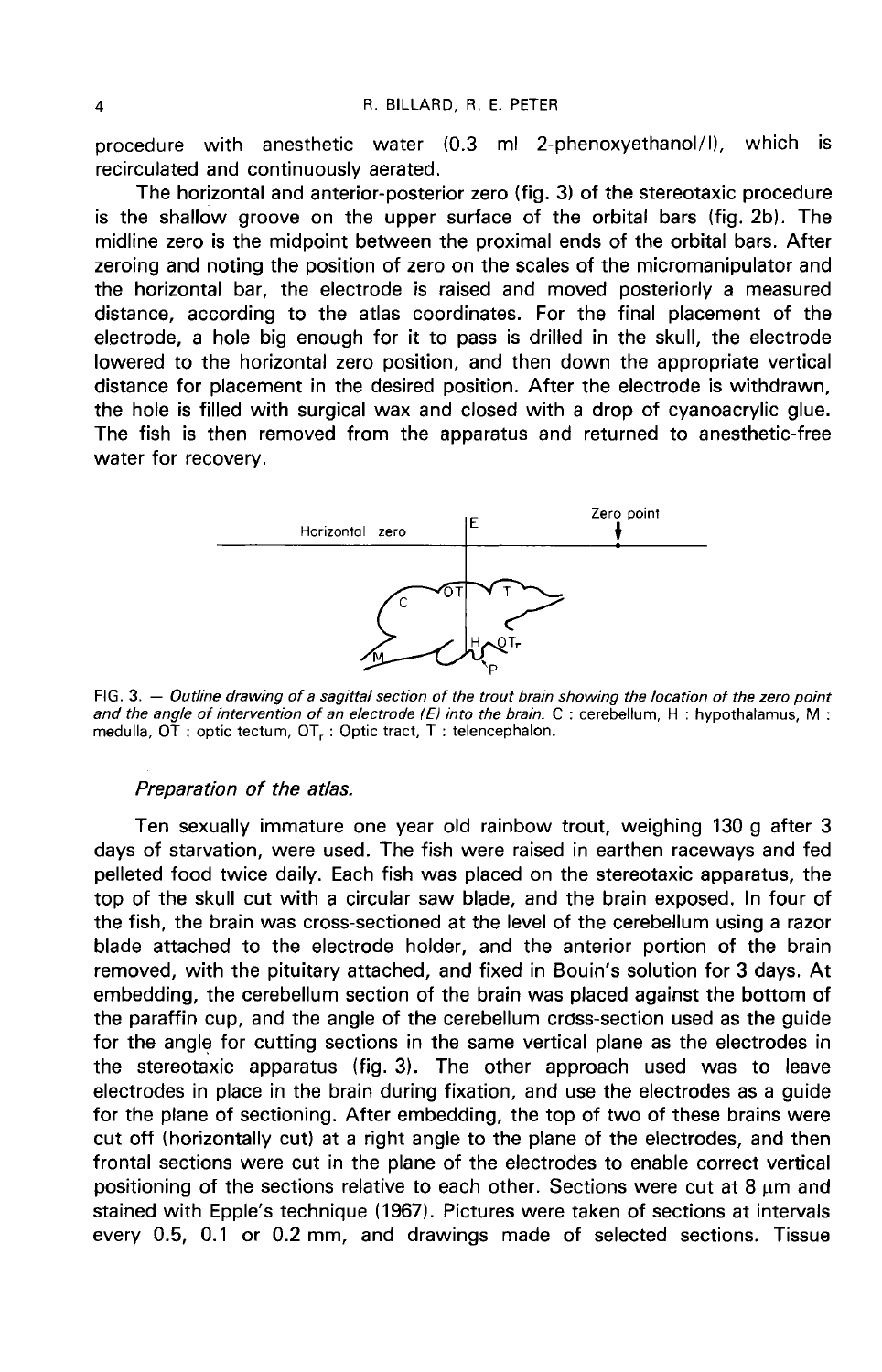shrinkage of 3 p. 100, calculated by measurement in the sections of distances between electrode paths, was taken into account when tracing the grids with lines 0.5 mm apart on the left-hand side of the drawings. Posterior of the pituitary, the brain lies flat against the floor of the cranium ; in addition to using the horizontally cut brains to get the vertical positioning of the grids relative to each other and the horizontal zero, measurements were made in several fish to confirm the depth from horizontal zero to the bottom of the brain where the electrode hit bone.

The atlas is given in Plates 1-38. The distance posterior from the anteriorposterior zero is given in mm at the top of each drawing. The distance between the atlas drawings is either 0.1, 0.15, 0.2, 0.25 and 0.4 mm so that major conformation changes are illustrated, without undue repetition of regions that are not changing greatly. The numbers on the grid on each drawing show the depth from the midline in mm. The nomenclature for diencephalic nuclei, given in table 1, is the same as used for the goldfish (Peter and Gill, 1975).

| NPGI, nucleus preglomerulosus pars lateralis |
|----------------------------------------------|
| NPGm, nucleus preglomerulosus pars medialis  |
| NPO, nucleus preopticus                      |
| NPP, nucleus preopticus periventricularis    |
| NPPv, nucleus posterioris periventricularis  |
| NPT, nucleus posterior tuberis               |
| NR. nucleus rotundus                         |
| NRL, nucleus recessus lateralis              |
| NRP, nucleus recessus posterioris            |
| NSV. nucleus saccus vasculosus               |
| NTP, nucleus posterioris thalami             |
| NVL, nucleus ventralis lateralis             |
| NVM, nucleus ventromedialis thalami          |
| OC, optic chiasma                            |
| Pit, pituitary                               |
| PC, posterior commissure                     |
| SCO, subcommissural organ                    |
| SV, saccus vasculosus                        |
| Tel, telencephalon                           |
|                                              |

| <br>、n |  | RΙ |  |  |
|--------|--|----|--|--|
|--------|--|----|--|--|

Nomenclature and list of abbreviations.

## Discussion.

Although the procedure uses points of attachment to hold the head that are similar to other fish stereotaxic techniques, this procedure differs in that skull references were used for the zero point instead of a point on the dorsal surface of the exposed brain. The advantage of the present technique is that there is probably less chance of trauma to the brain. However, the skull coordinates are less precise ; there was about 70 p. 100 of success of placements of a hormone pellet in the NLT in the pituitary stalk region of rainbow trout (Crim et al., 1981; Billard and Peter, unpublished results) compared to 84 and 80 p. 100 for comparable placements in *Fundulus* and goldfish, respectively (Peter and Gill,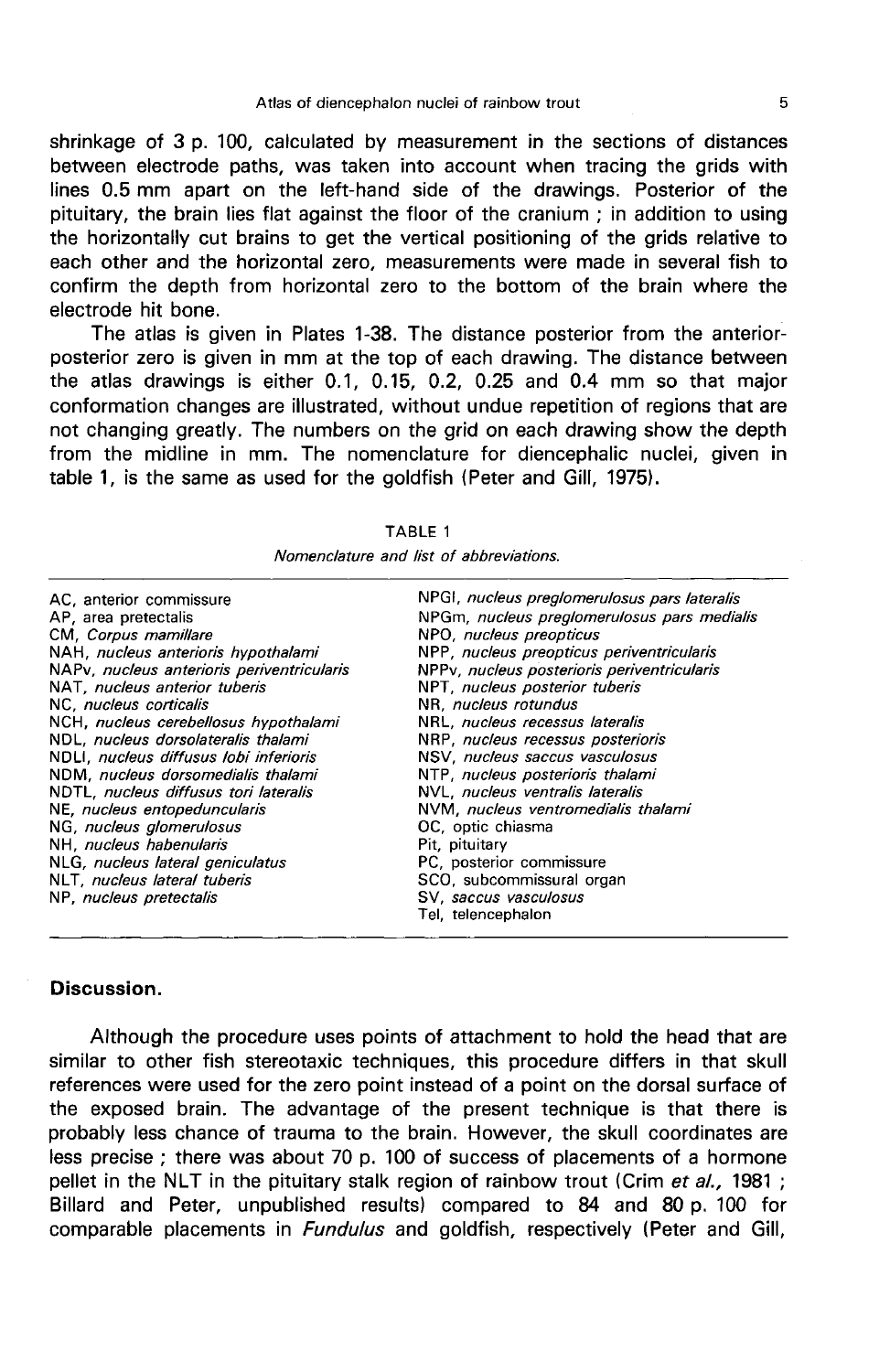1975 ; Peter et al., 1975). The difficulty in the present technique is to place accurately in the mid-line of the brain ; the trout encephale can be slightly asymmetrical (Ridet et al., 1974), which creates this problem. Finding the mid-line accurately can be improved by drilling a hole about 1 cm diameter with a circular saw to enable visualization, but this exposure of the brain causes additional trauma and is also more difficult.

Because this technique is based on use of a population of rainbow trout available to us, and another population may have a somewhat different skull size and shape due to strain or rearing conditions, using a new population of fish may require some adjustment in the coordinates of the atlas, particularly the distances posterior of zero. This can be done by determining if some structure, such as the pituitary or posterior commissure, can be reached precisely by the atlas coordinates. Another means of testing the accuracy of placement is to fix the entire head of a fish, cut it longitudinally in half, and then place half of the head in the apparatus to directly visualize the accuracy of placements. Also, for fish of a body size outside the range of application of this technique, the latter procedure can be used to make same adjustment of coordinates. However, rainbow trout of a very different size (less than 100 g, greater than 160 g) require another atlas because the size of the brain is not in proportion to size of the head (Bauchot et al., 1973).

The nomenclature used for the diencephalic nuclei is the same as for goldfish (Peter and Gill, 1975). Some additional subdivisions of nuclei in the trout brain have been made by Ridet et al. (1974) and Ekengren and Terlou (1978), particularly in the NLT and NPO. Dubois et al. (1978, 1979) found that perikarya containing immunoreactive somatostatin were present in the NLT and NPP, but not in the NPO ; this confirms the distinction between the NPP and NPO, as suggested by Peter and Gill (1975). The trout NPO, as in other teleosts, is subdivided into the pars parvocellularis, containing small perikarya, and the pars magnocellularis, containing large perikarya ; Gomori-positive material appears earlier in the large NPO cells during ontogenesis (Plytycz, 1974), suggesting some functional differences between these two subdivisions of the NPO. Undoubtedly functional subdivisions in many nuclei will become evident with further studies. We hope that this stereotaxic atlas and technique will contribute to such studies.

> Recu en mars 1981. Accept6 en juillet 1981.

Acknowledgements.  $-$  This work was supported by NATO grant 1305, NSERC Canada, C.N.R.S. France Exchange Scientist grants to R. Billard and R. E. Peter, NSERC Canada grant A6371 to R. E. Peter, and INSERM grants to R. Billard. The drawings were made by J. Galle.

Résumé. Le présent article décrit un appareil de stéréotaxie et une technique pour le positionnement d'électrodes dans les noyaux du diencéphale de la truite Arc-en-ciel pesant entre 120 et 140 g, et sexuellement immature. Les noyaux du diencéphale sont identifiés sur un atlas établi à partir de coordonnées stéréotaxiques externes.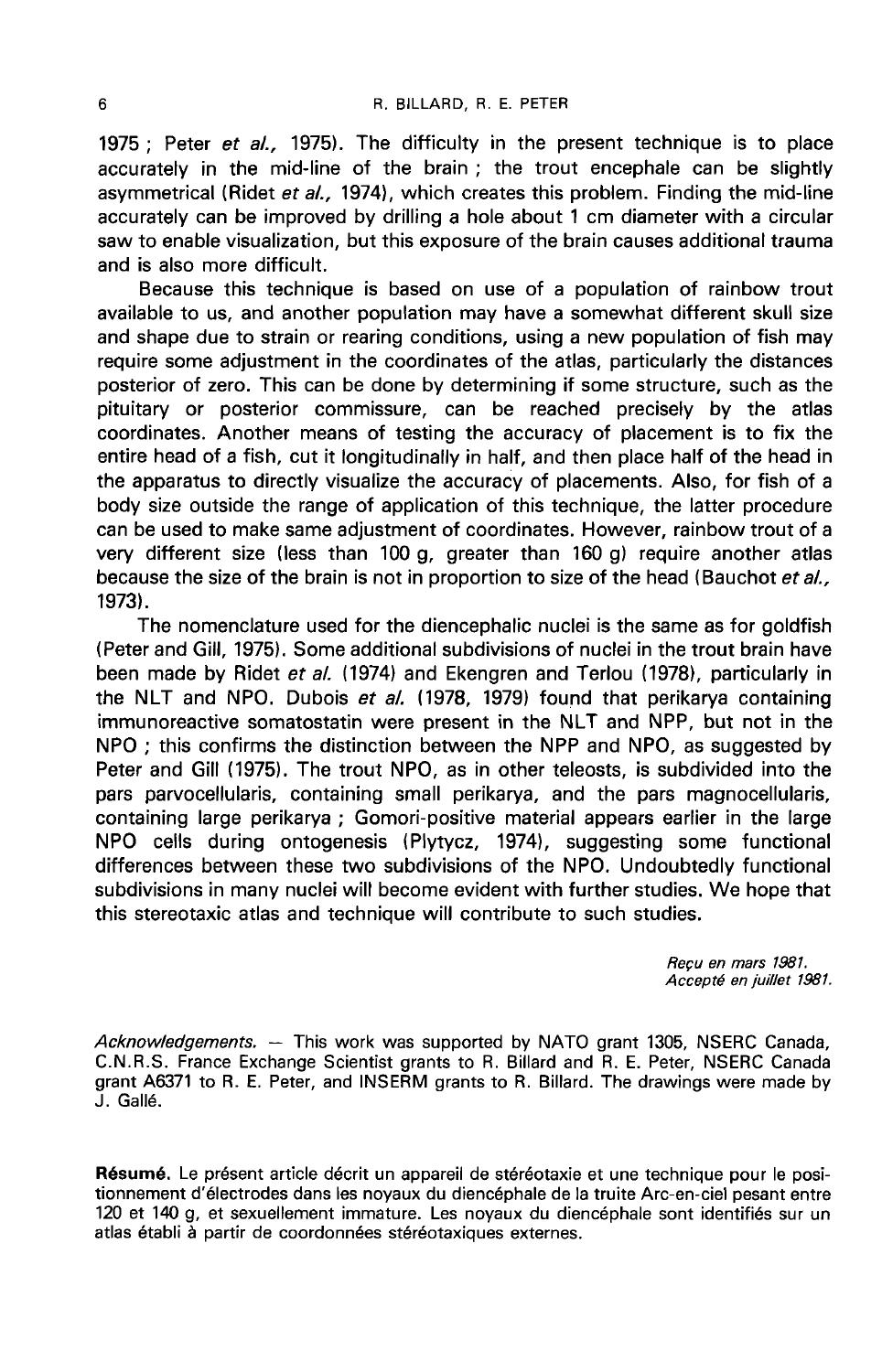#### References

- BAUCHOT R., PLATEL R., RIDET J., THIREAU M., 1973. L'encéphale de Salmo gairdneri Richardson (truite arc-en-ciel) (Pisces, Teleostei, Salmonidael. Recherche d'une grandeur de référence pour des études quantitatives. Acta. zool., 54, 53-64.
- BILLARD R., PETER R. E., 1977. Gonadotropin release after implantation of antiestrogens in the pituitary and hypothalamus of goldfish, Carassius auratus. Gen. comp. Endocr., 32, 213-220.
- CRIM L. W., PETER R. E., BILLARD R., 1981. Onset of gonadotropic hormone accumulation in the immature trout pituitary gland in response to estrogen or aromatizable androgen steroid hormones. Gen. comp. Endocr., 44, 374-381.
- DEMSKI L. S., 1978. Neuroanatomical substrates of reproductive behavior in male sunfish (Genus Lepomisl. Ann. Biol. anim. Bioch. Biophys., 18, 831-836.
- DUBOIS M. P., BILLARD R., BRETON B., 1978. Use of immunofluorescence for localization of somatostatin-like antigen in the rainbow trout (Salmo gairdneri). Comparative distribution of LH-RF and neurophysin. Ann. Biol. anim. Bioch. Biophys., 18, 843-850.
- DUBOIS M. P., BILLARD R., BRETON B., PETER R. E., 1979. Comparative distribution of somatostatin, LH-RH, neurophysin and  $\alpha$ -endorphin in the rainbow trout : an immunocytological study. Gen. comp. Endocr., 37, 220-232.
- EKENGREN B., TERLOU M., 1978. Hypothalamic centers and innervation of the hypophysis in the Atlantic salmon (Salmo salar) and the rainbow trout (Salmo gairdneri). Ann. Biol. anim. Bioch. Biophys., 18, 837-842.
- EPPLE A., 1967. A staining sequence for A, B and D cells of pancreatic islets. Stain Techn., 42, 53-61.
- MACEY M. J., PICKFORD G. E., PETER R. E., 1974. Forebrain localization of the spawning reflex response to exogenous neurohypophysial hormones in the killifish, *Fundulus heteroclitus. J.* exp. Zool., 190, 269-280.
- PETER R. E., 1970. Hypothalamic control of thyroid gland activity and gonadal activity in the goldfish, Carassius auratus. Gen. comp. Endocr., 14, 334-356.
- PETER R. E., 1977. Effects of midbrain tegmentum and diencephalon lesions on swimming and body orientation in goldfish. Exp. Neurol., 57, 922-927.
- PETER R. E., GILL V. E., 1975. A stereotaxic atlas and technique for forebrain nuclei of the goldfish, Carassius auratus. J. comp. Neurol., 159, 69-102.
- PETER R. E., MACEY M. J., GILL V. E., 1975. A stereotaxic atlas and technique for forebrain nuclei of the killifish, Fundulus heteroclitus. J. comp. Neurol., 159, 103-128.
- PETER R. E., PAULENCU C. R., 1980. Involvement of the preoptic region in gonadotropin releaseinhibition in goldfish, Carassius auratus. Neuroendocrinology, 31, 133-141.
- PLYTYCZ B., 1974. Ontogenesis of the hypothalamic neurosecretory system in the trout (Salmo trutta trutta L.). Bull. Acad. PoL Sci., 22, 709-712.
- RIDET J. M., DIAGNE M., BAUCHOT R., PLATEL R., 1974. Etude quantitative de la variabilité intraspécifique des principales subdivisions encéphaliques de la truite arc-en-ciel Salmo gairdneri Richardson (Pisces, teleostei, salmonidae). Bull. Museum nat. Hist. nat., 224, 674-703.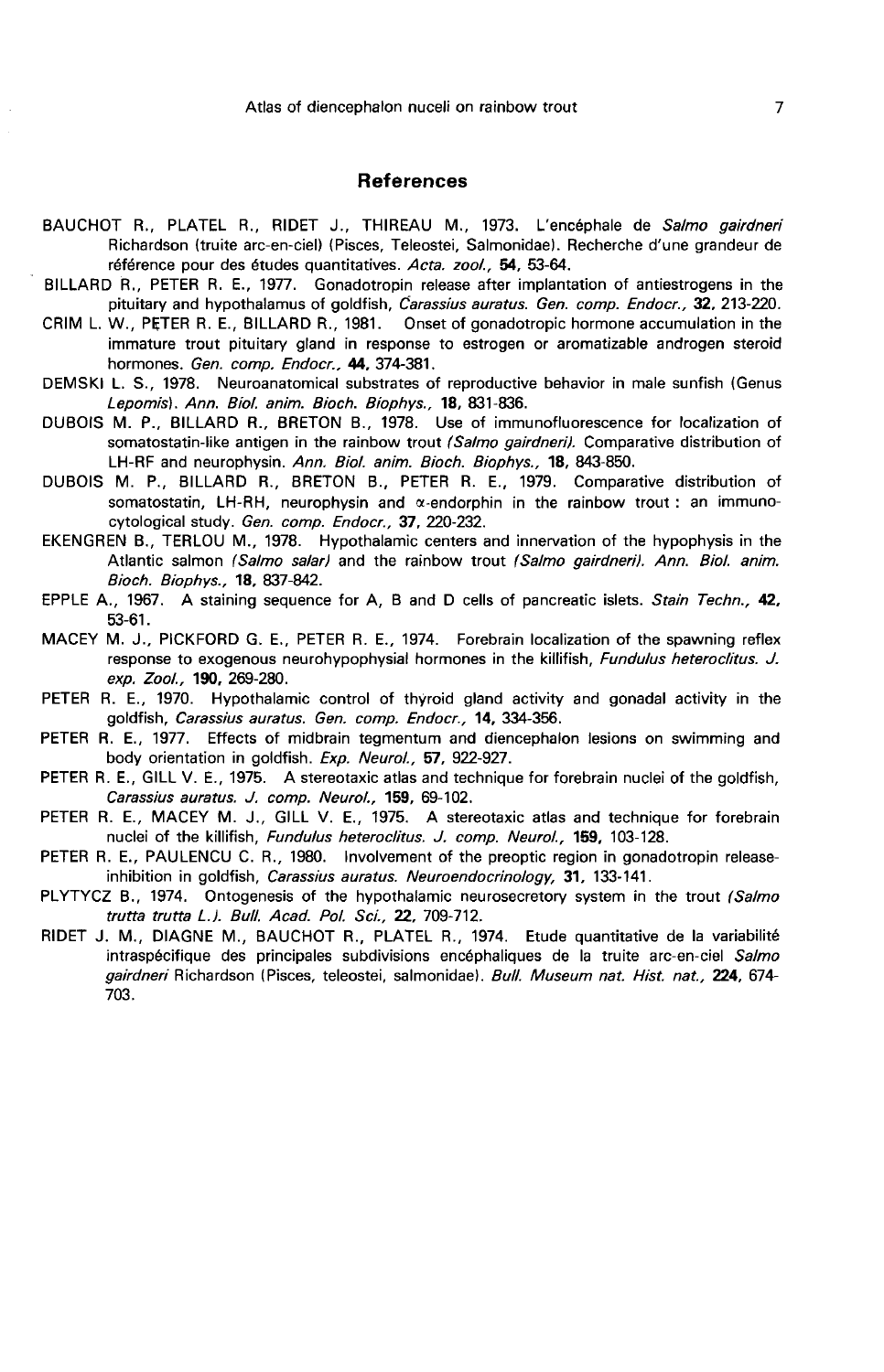## PLATES 1-38

Atlas of the diencephalon. The number at the top of each drawing gives the distance in mm<br>posterior of the zero point (see fig. 3). The lines of the grid were drawn to scale 0.5 mm apart. The<br>numbers on the vertical (left) The numbers on the bottom side each grid give the distances from the midline.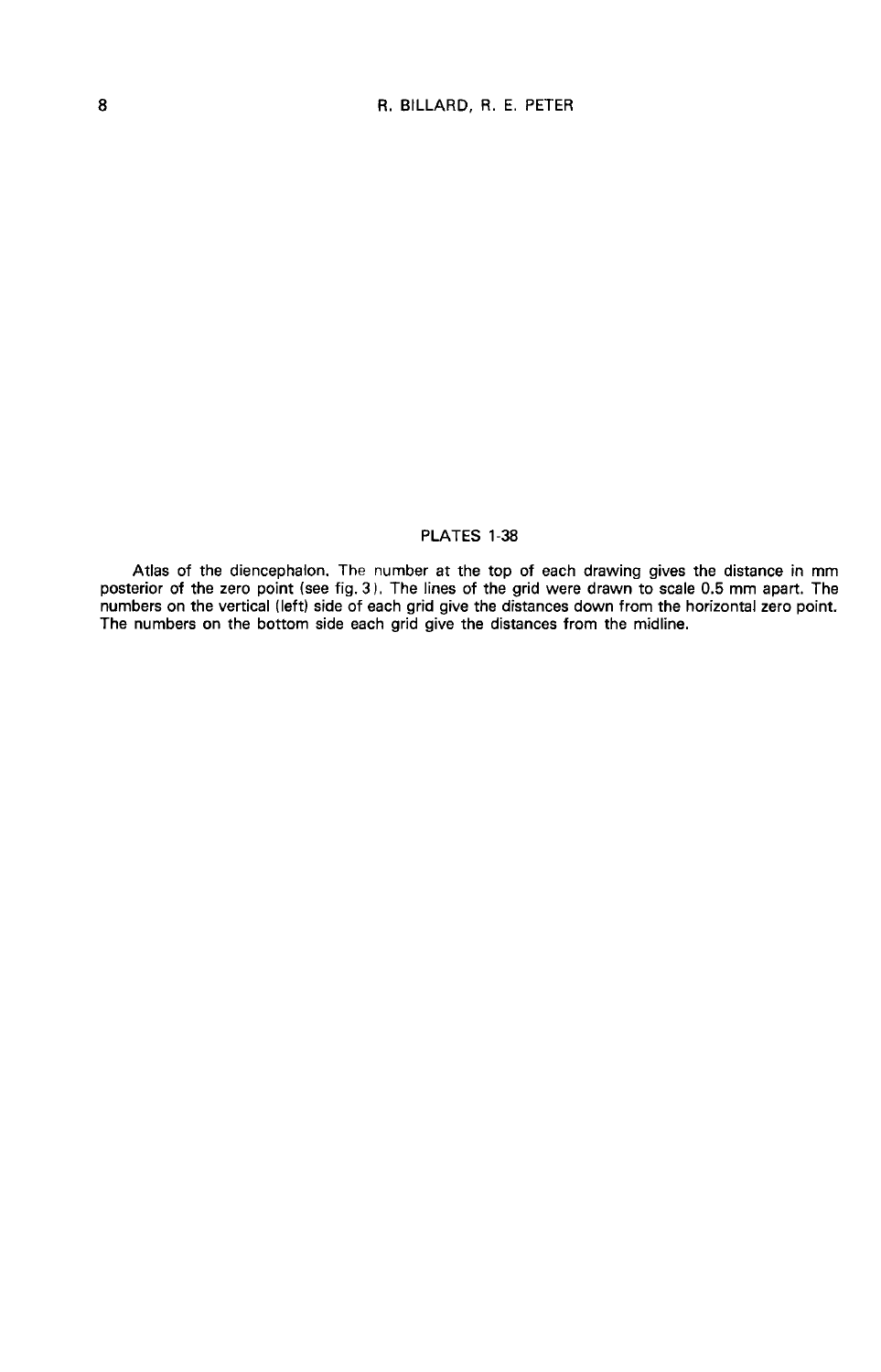









÷.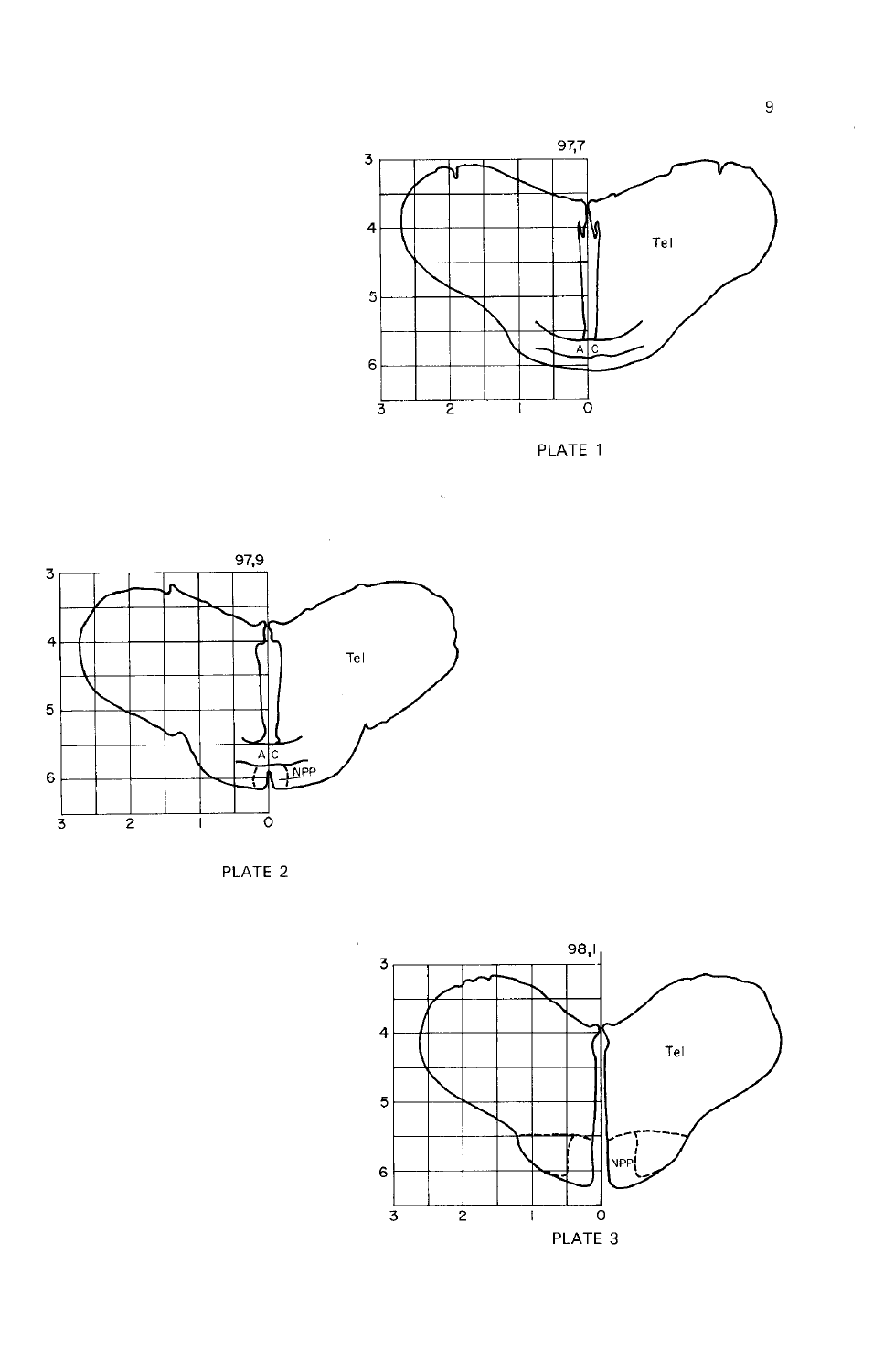



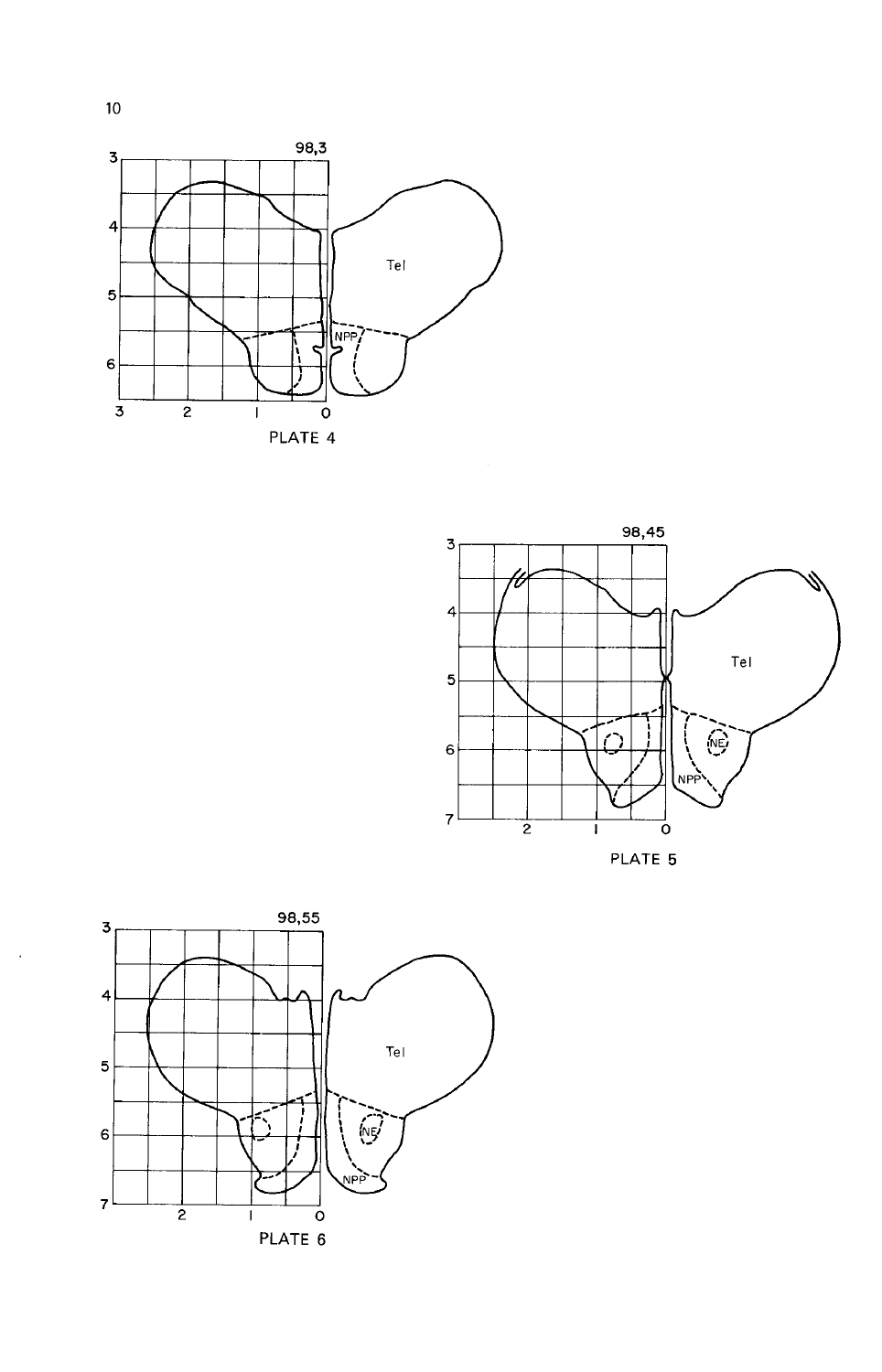



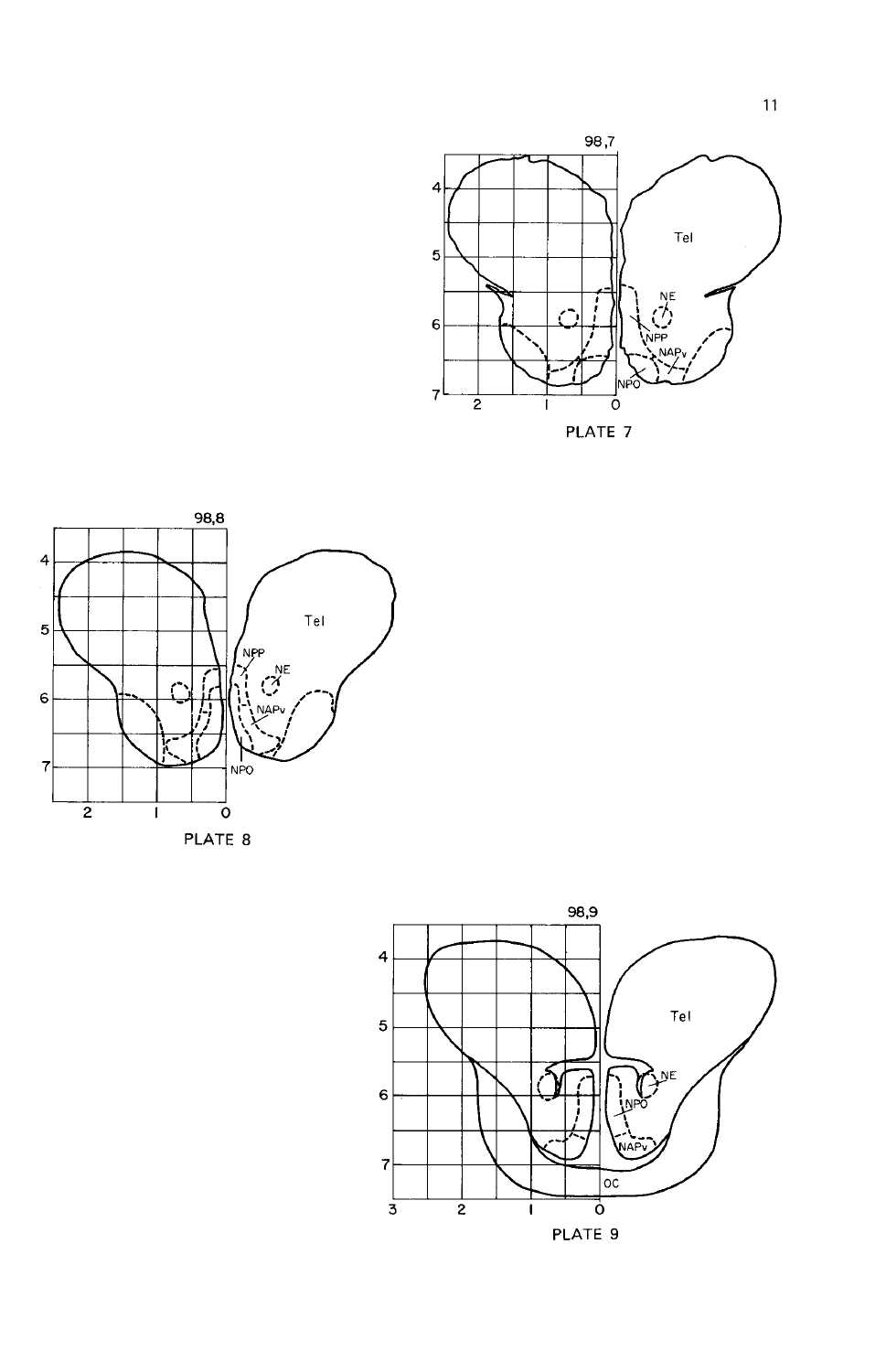





PLATE 11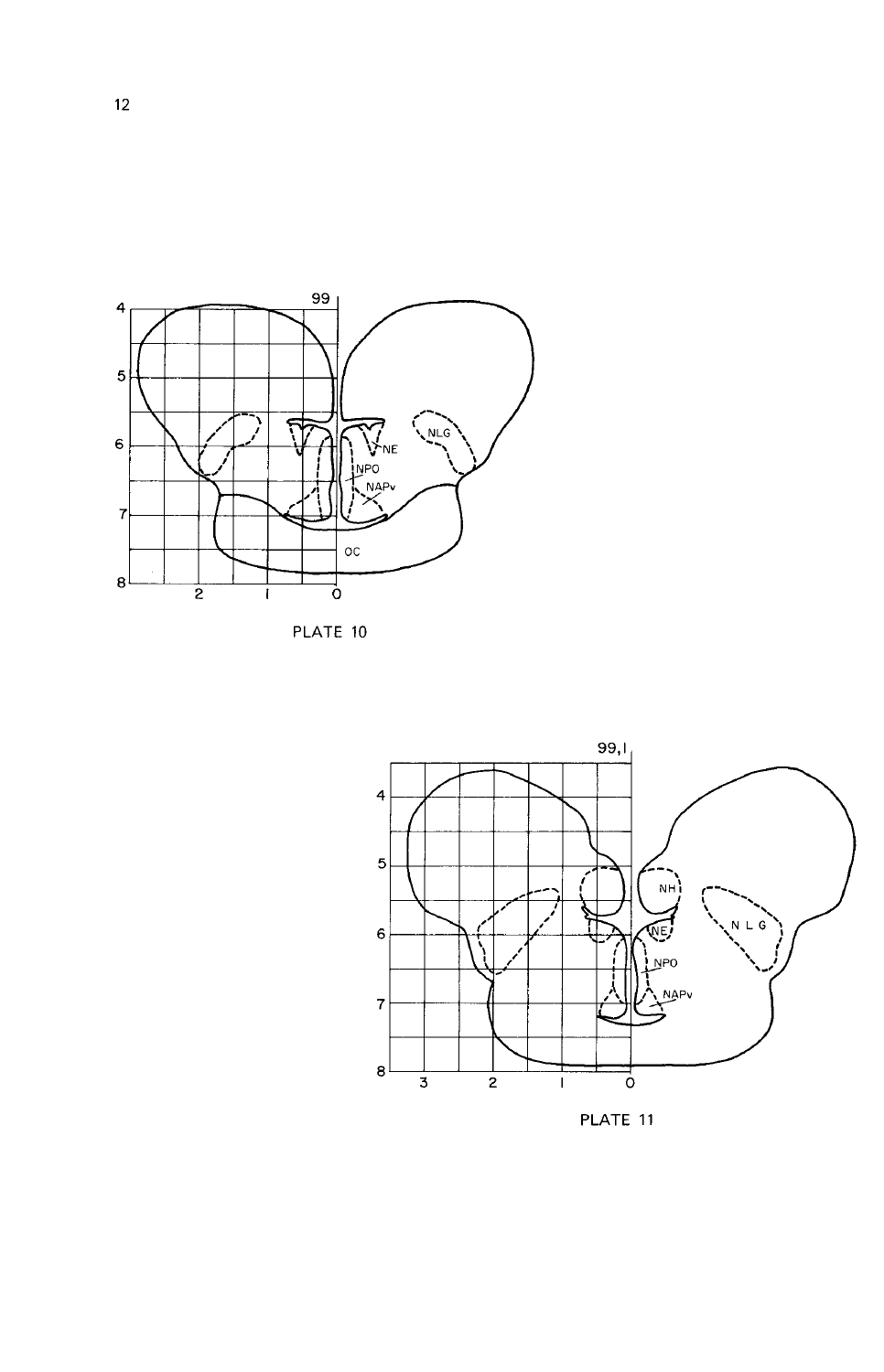

PLATE 12

 $\mathcal{A}^{\pm}$ 





 $13$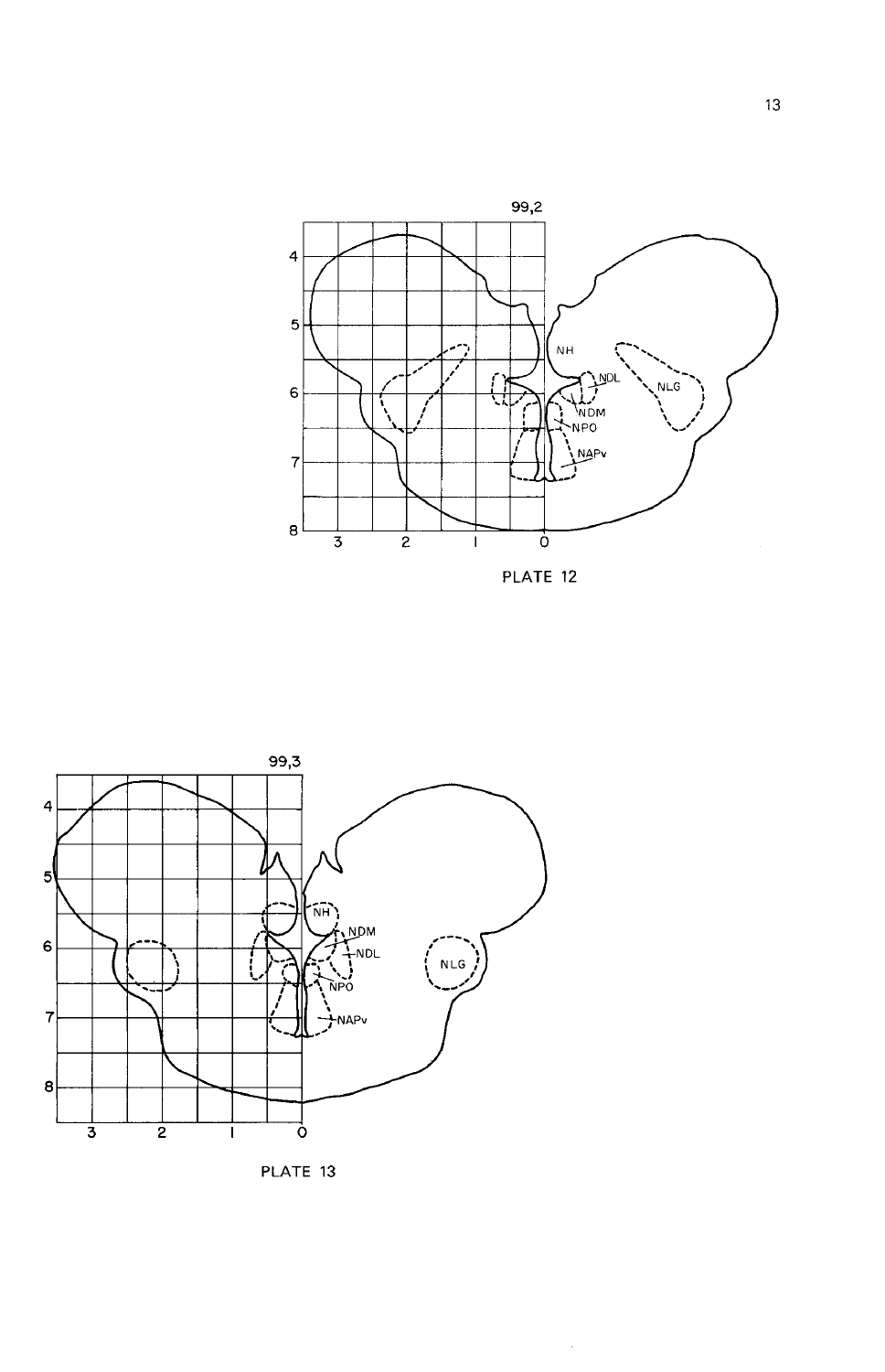





 $\ddot{\phantom{0}}$ 

PLATE 15

 $\sim$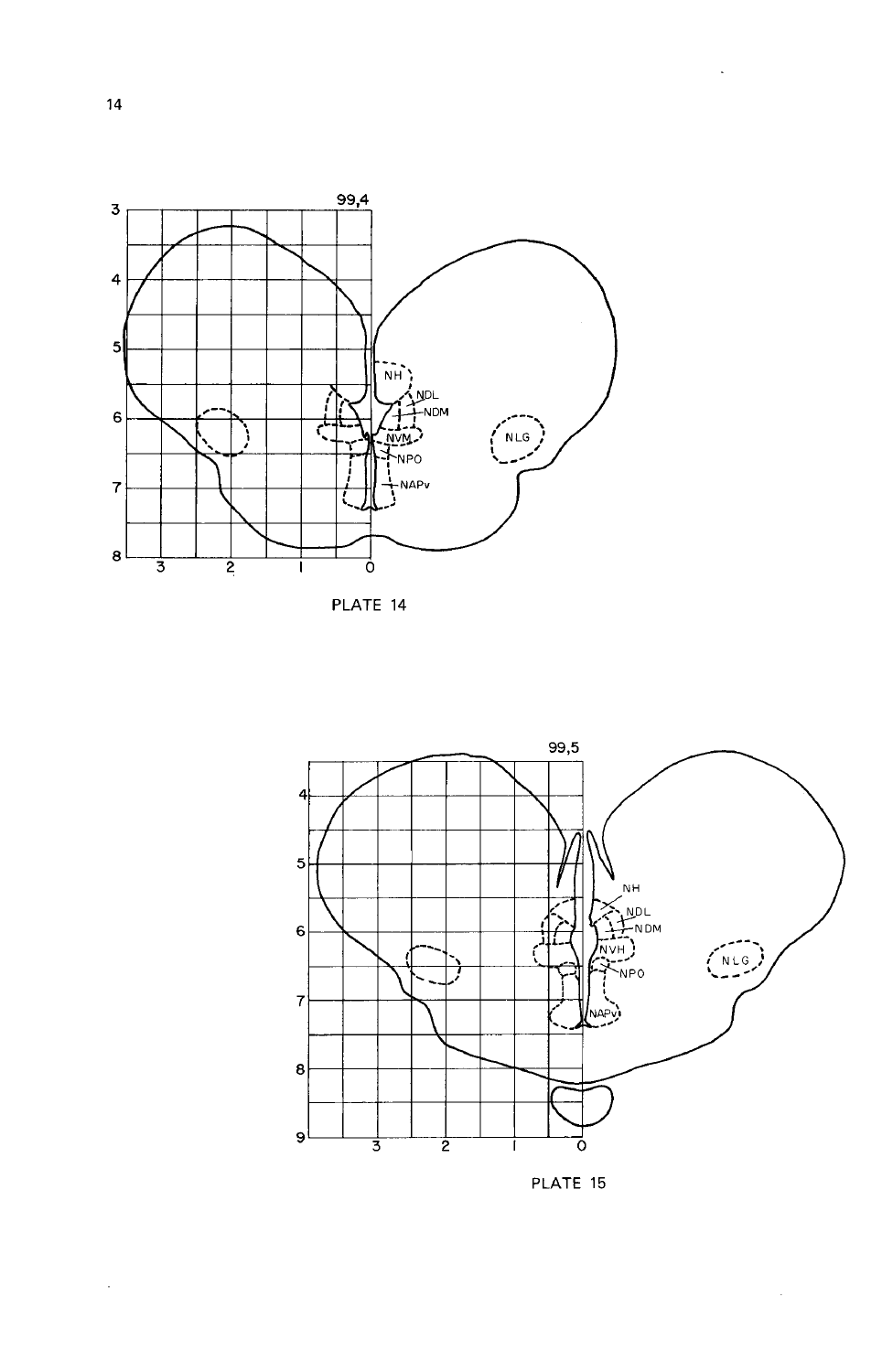





PLATE 17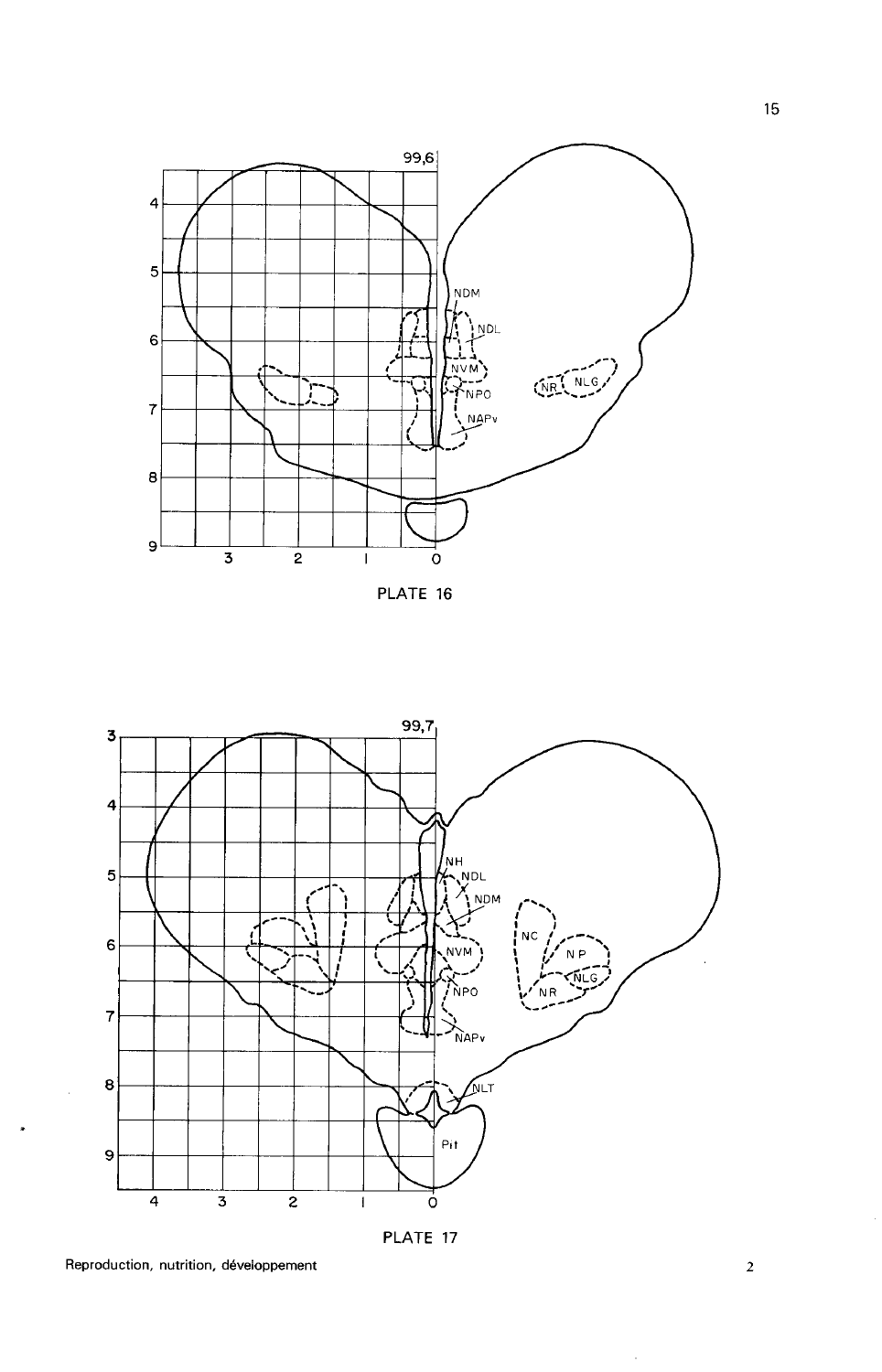

 $\ddot{\phantom{a}}$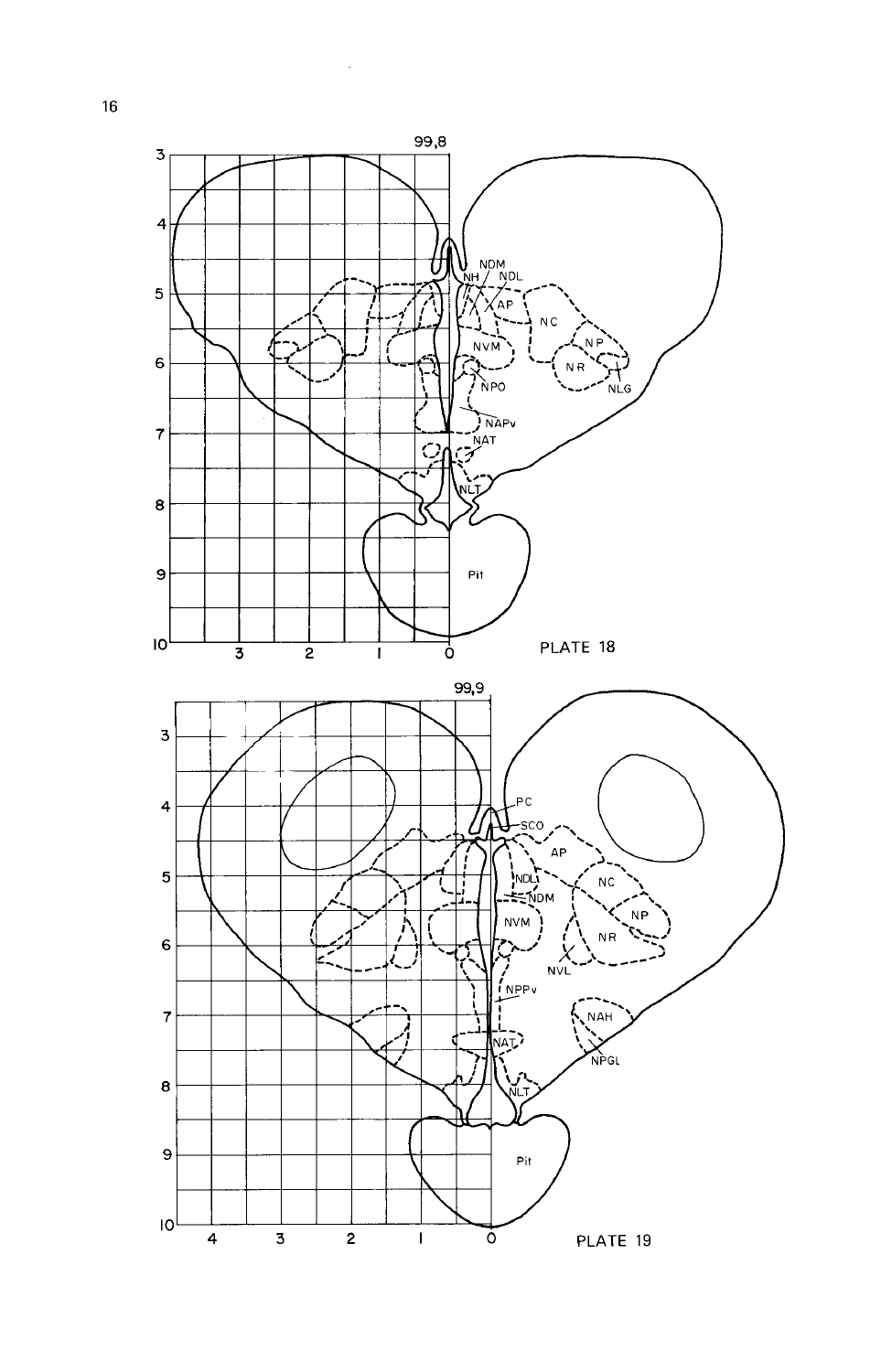



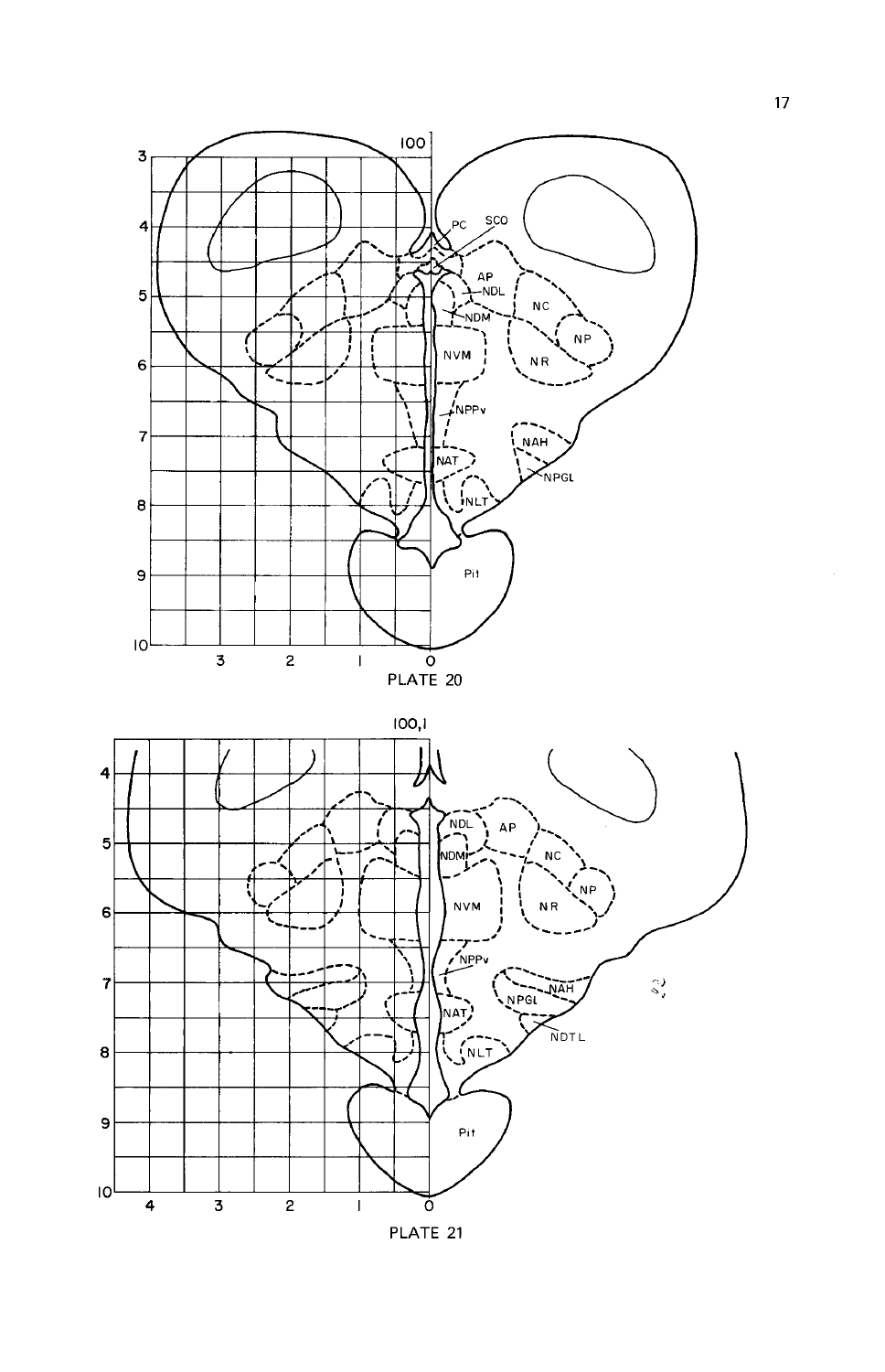





PLATE 23

 $\bar{z}$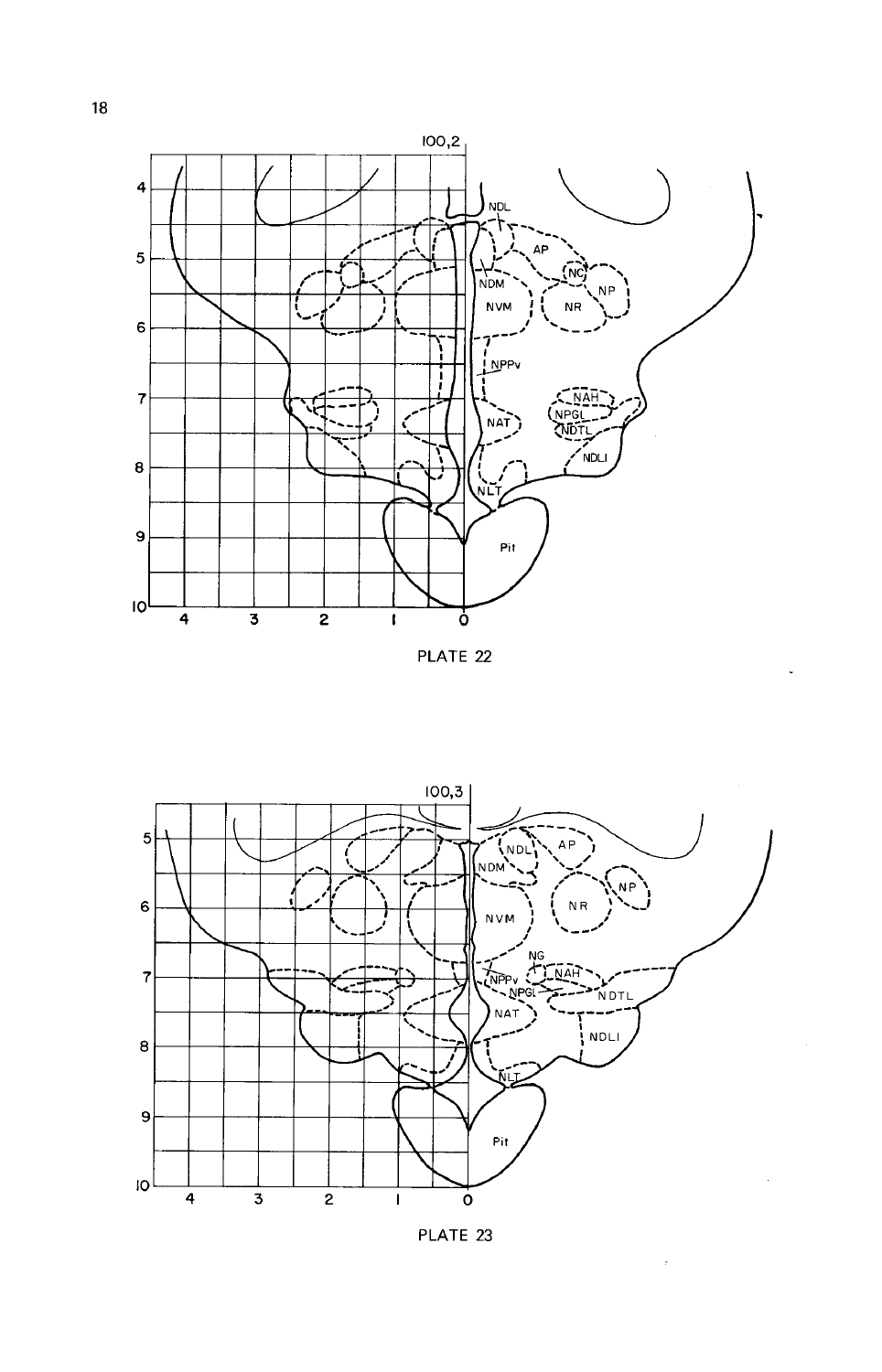





PLATE 25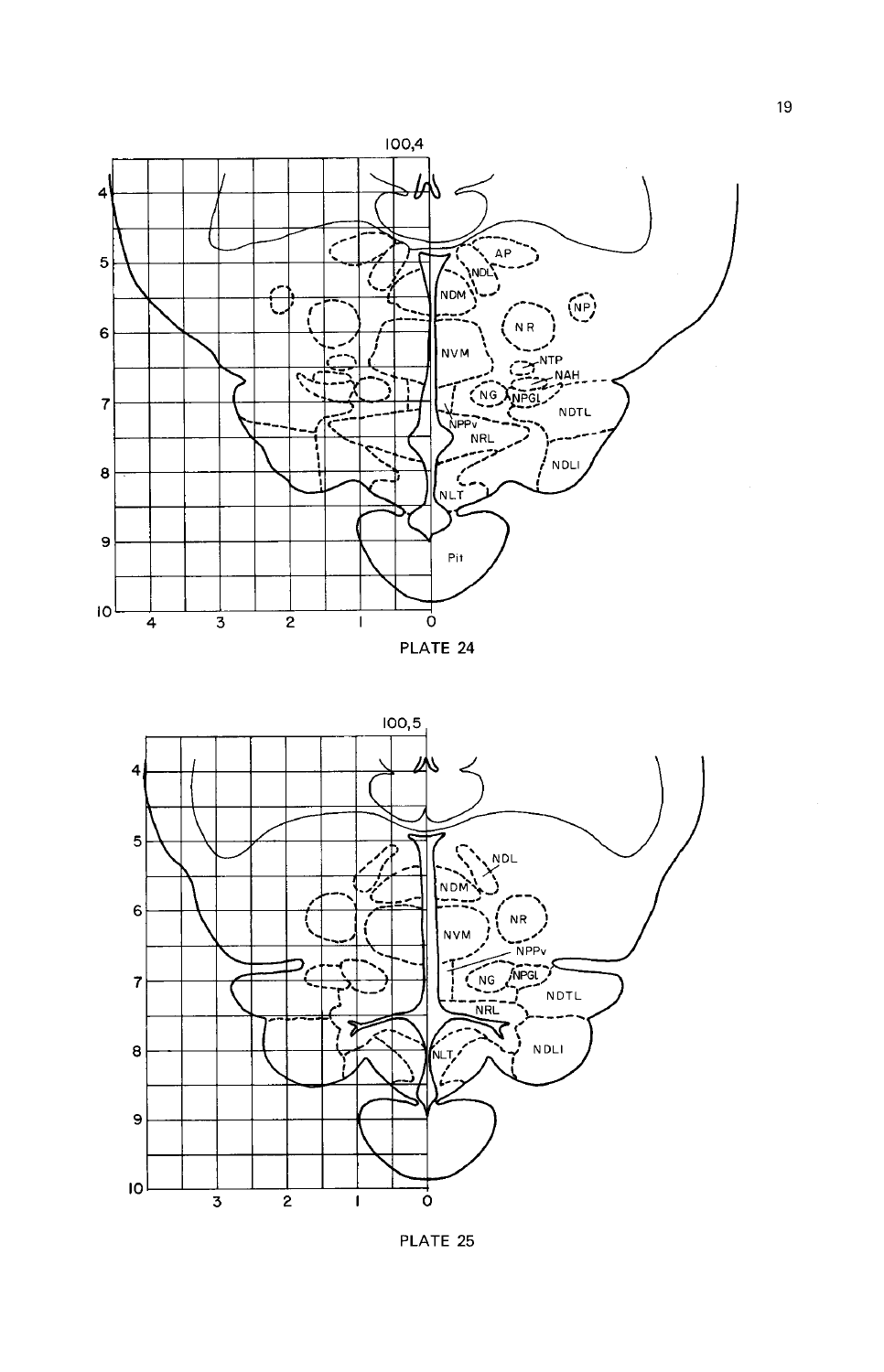

PLATE 26



PLATE 27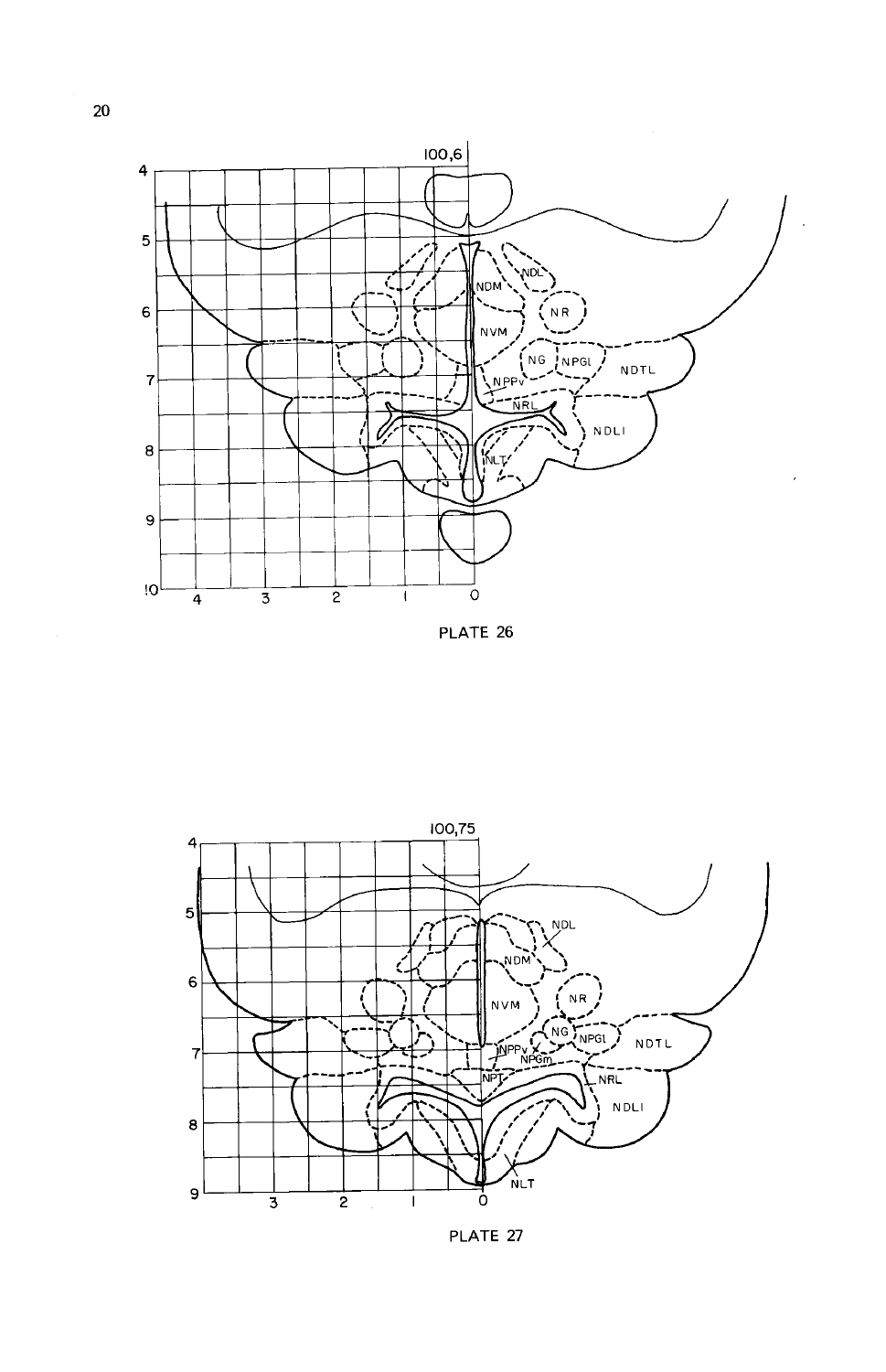





PLATE 29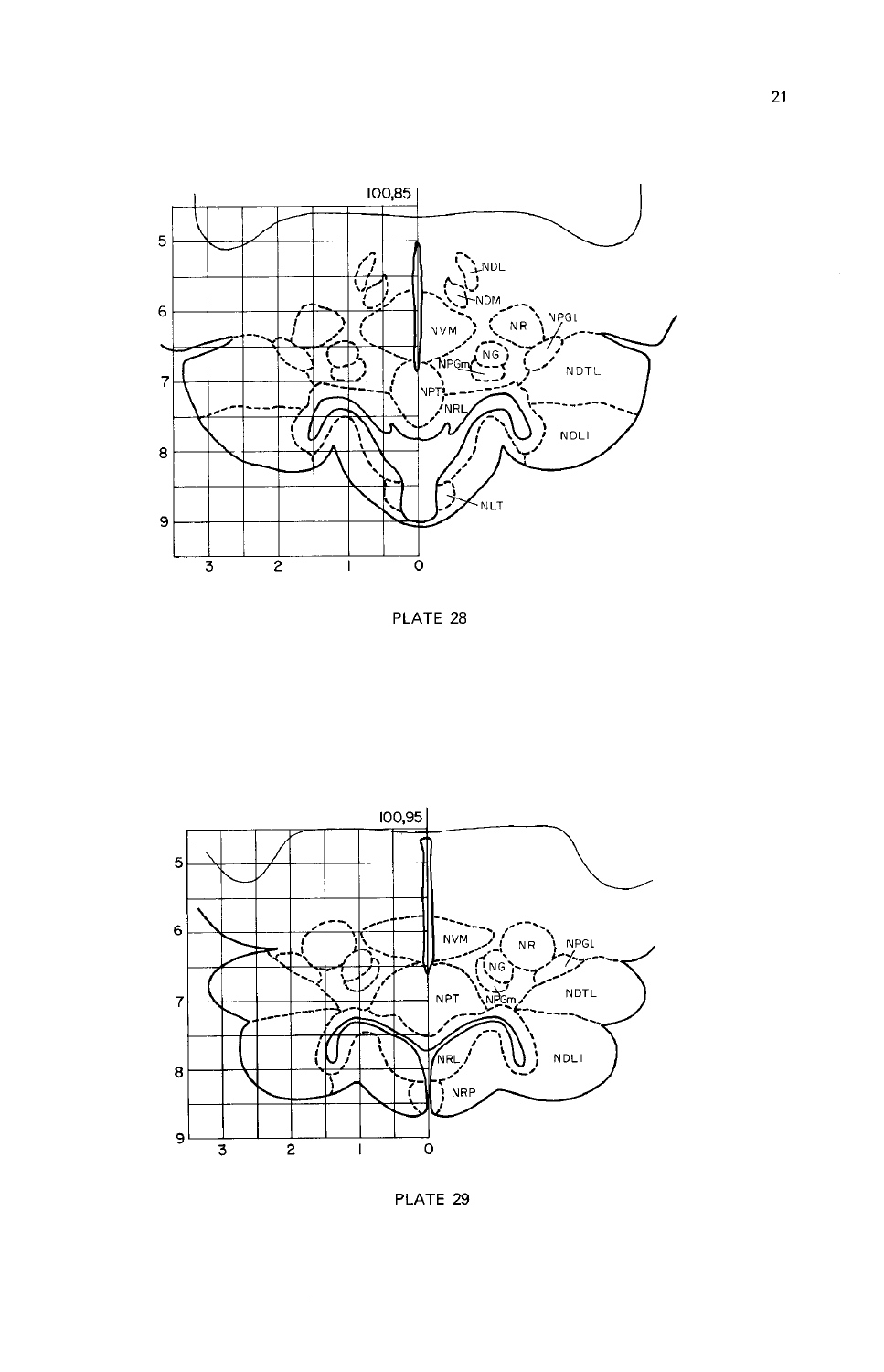





 $\ddot{\phantom{a}}$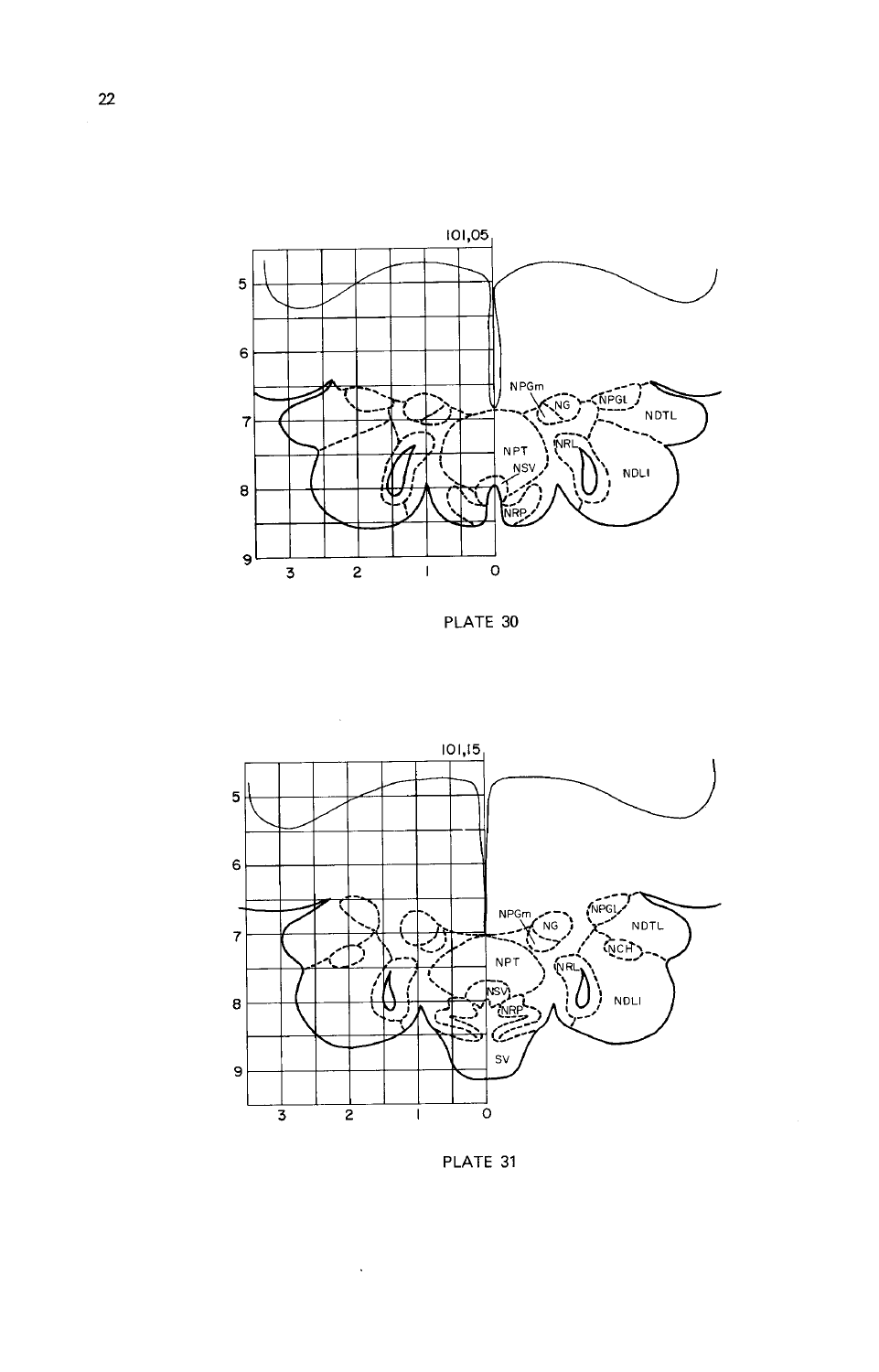





PLATE 33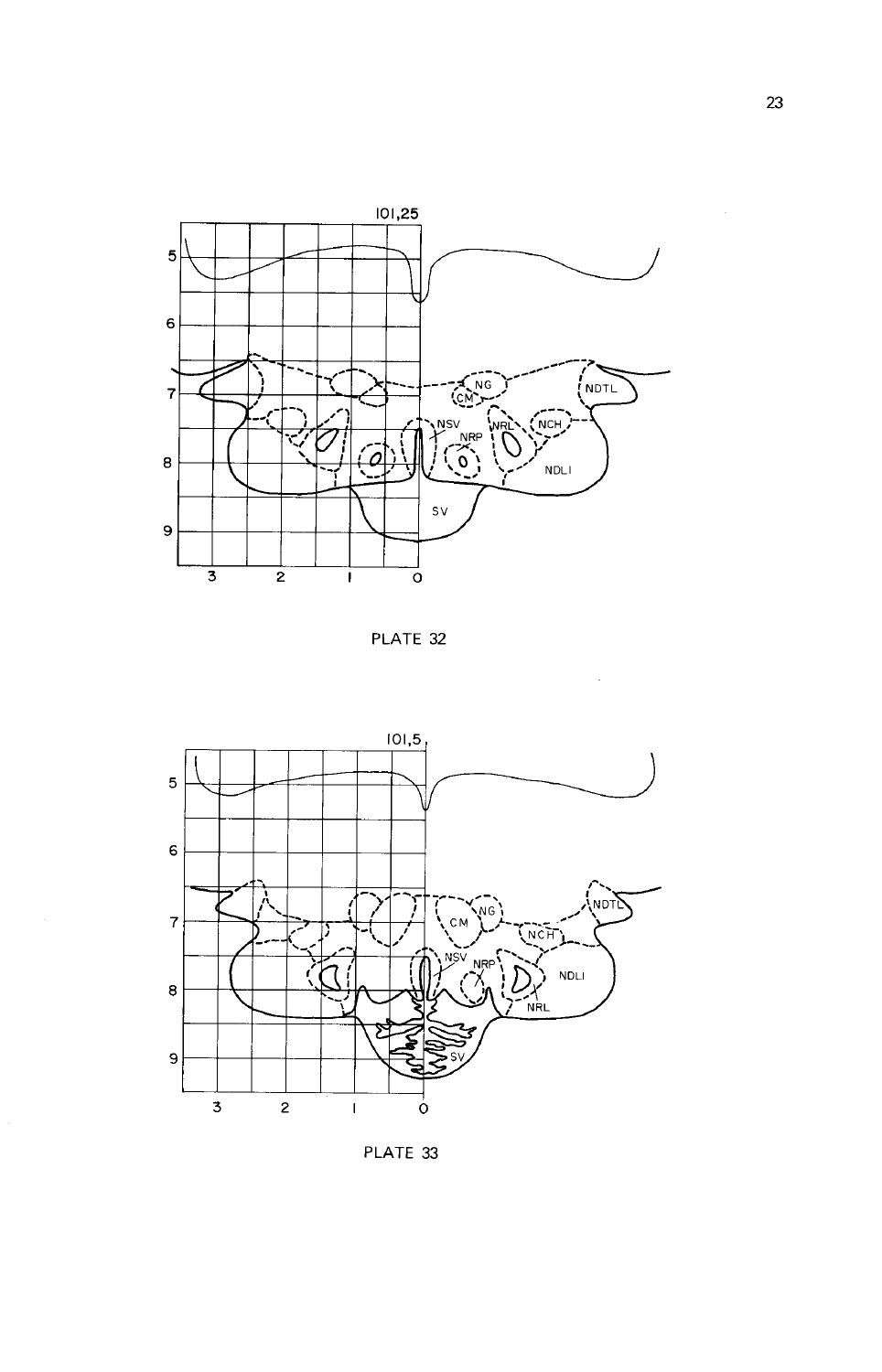